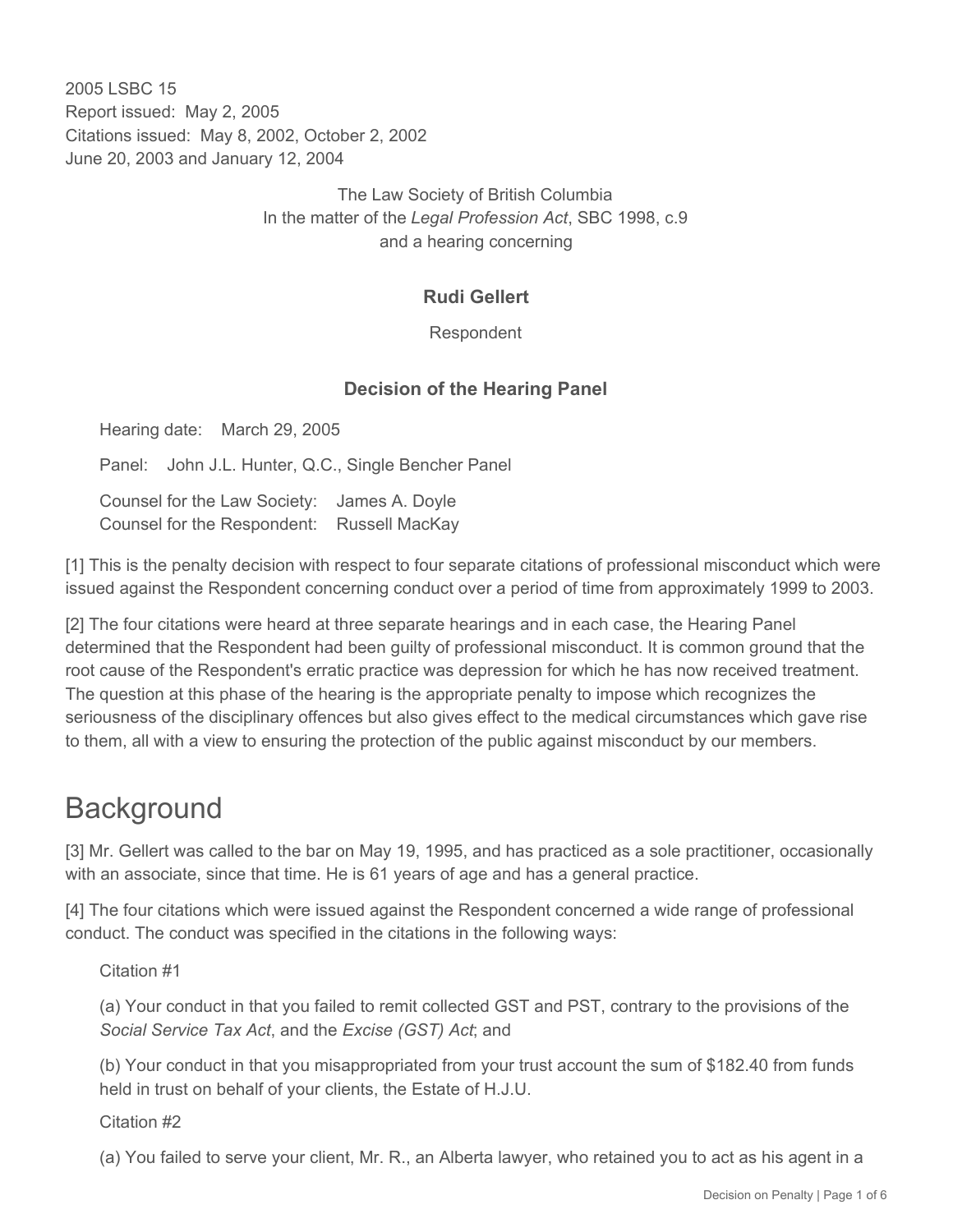matter in British Columbia, in a conscientious, diligent and efficient manner so as to provide a quality of service at least equal to that which would be expected of a competent lawyer, contrary to Chapter 3, Ruling 3 of the *Professional Conduct Handbook*; and

(b) You failed to respond to the written requests of the Law Society for response to the complaint of Mr. R., contrary to Chapter 13, Ruling 3 of the *Professional Conduct Handbook*.

#### Citation #3

(a) You failed to respond promptly to the written request of the Member Services of the Law Society dated September 14, 2001, for an explanation of the exceptions and deficiencies noted in your accountant's report (Form 47) for the period ending May 31, 2001, contrary to Chapter 13, Ruling 3 of the *Professional Conduct Handbook*; and

(b) You failed to respond promptly to the written requests of the Member Services of the Law Society dated September 12, October 7, and October 29, 2002 for an explanation to the exceptions noted in your Form 47 for the period ending May 31, 2002, contrary to Chapter 13, Ruling 3 of the *Professional Conduct Handbook*.

### Citation #4

1. You failed to respond promptly or at all to communications from the Law Society in relation to a complaint by S.S., contrary to Chapter 13, paragraph 3 of the *Professional Conduct Handbook*. These communications consisted of letters dated March 24, April 15, April 30 and May 12, 2003.

2. You failed to respond promptly or at all to communications from the Law Society in relation to a complaint by V.C., contrary to Chapter 13, paragraph 3 of the *Professional Conduct Handbook*. These communications consisted of letters dated March 31, April 22, May 7 and May 20, 2003.

3. You failed to serve your client V.C. and her company K. Inc. in a conscientious, diligent and efficient manner, contrary to Chapter 3, paragraph 3 of the *Professional Conduct Handbook*, particulars of which include one or more of the following:

- (a) You failed to file Annual Reports for K. Inc. with the Registrar of Companies from 1999 onward;
- (b) You failed to inform your client that you had not filed Annual Reports for K. Inc.;

(c) You failed to inform your client that you received a warning letter from the Registrar of Companies dated September 14, 2001 that failure to file Annual Reports would lead to K. Inc. being struck from the Registrar.

4. In 2003, you represented a purchaser in a conveyancing transaction. As part of the transaction, you gave the following undertaking to the lender's lawyer, Gerard J. DeCario, in or about May 2003:

*"The writer's client has authorized me on its behalf to execute any and all security you may require to sure the \$100,000.00 on the terms mentioned in this letter. I undertake to execute such security on demand by you."* 

You breached the undertaking by failing to execute a Modification of Rights to Purchase document after Gerald J. DeCario made demand that you comply on or before June 20, 2003, contrary to Chapter 1, subparagraph 4(2) and Chapter 11, paragraph 7 of the *Professional Conduct Handbook*.

5. You failed to respond promptly or at all to communications from Gerald J. DeCario in relation to an undertaking you gave him in 2003, contrary to Chapter 11, paragraph 6 of the *Professional Conduct*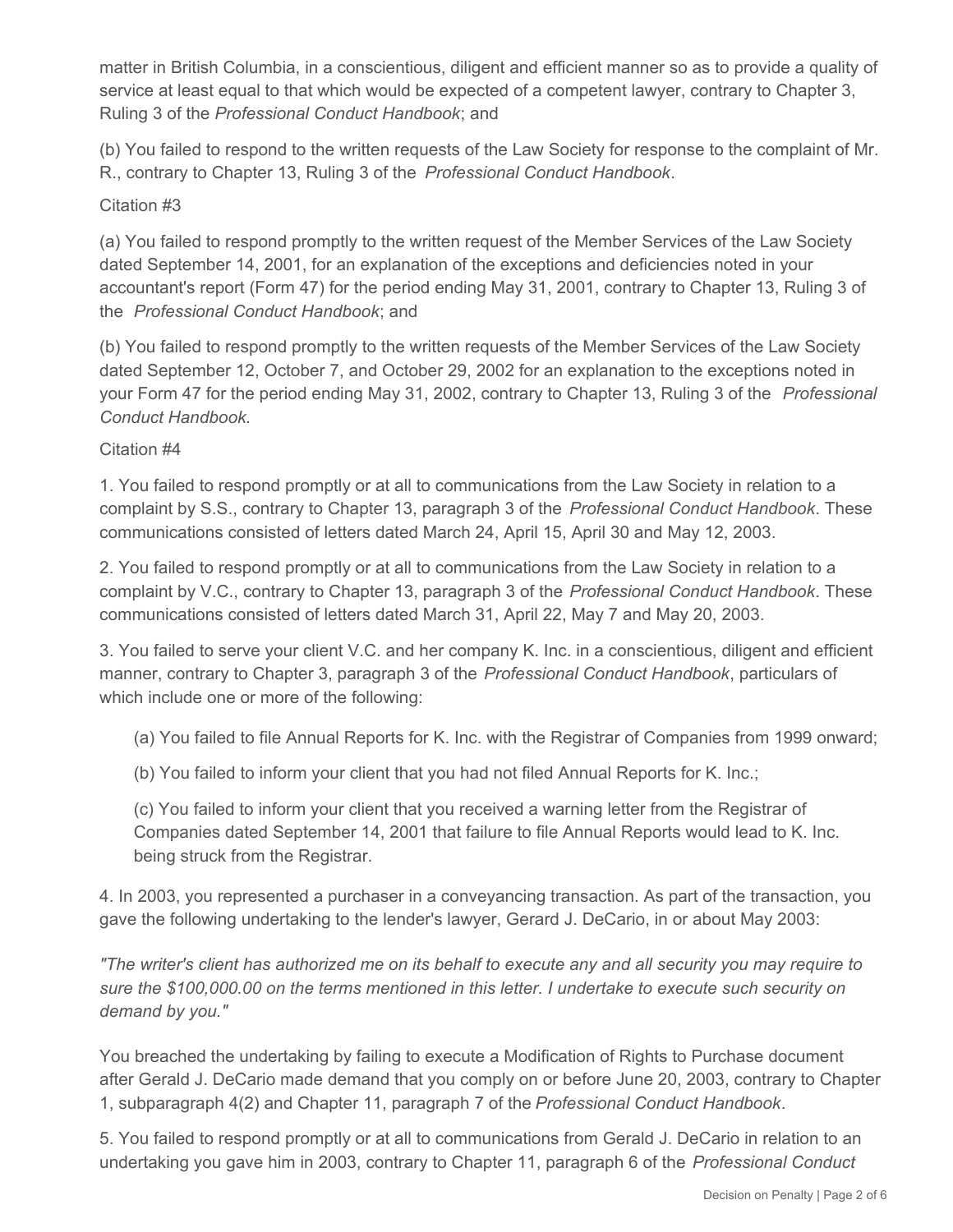*Handbook*. These communications included telephone calls on June 18 and June 20, 2003 and letters dated May 29, June 17 and June 24, 2003.

6. You failed to respond promptly or at all to communications from the Law Society in relation to a complaint by Gerald J. DeCario, contrary to Chapter 13, Rule 3 of the *Professional Conduct Handbook*. These communications consisted of letters dated July 14, August 6, August 22 and September 3, 2003.

[5] Each of these citations went to hearing before a discipline panel. In each case the facts alleged were accepted by the discipline panel and the finding of professional misconduct was made.

[6] On December 16, 2003 Mr. Gellert gave an undertaking not to practice law until relieved of his undertaking and he has not practiced since that date.

#### Evidence at Hearing

[7] The evidence at this hearing consisted of oral testimony from the Respondent and medical evidence that went in by agreement.

[8] The Respondent testified that the problems in his practice originated around 1999, when he began to become very tense and found it increasingly difficult to make decisions. He described some of the events that led to the citations and was candid in accepting the facts set out in the various agreed statements of fact. He described his behaviour as inexcusable.

[9] When the Respondent began to experience problems in coping with his practice, it did not occur to him that he was suffering from depression because he did not feel sad and he associated depression with feelings of sadness. He continued to struggle in his practice throughout this period.

[10] The turning point for the Respondent came on October 14, 2003, which was the date of the hearing of the second citation. The Respondent represented himself. Ms. Gossen was counsel for the Law Society. The Respondent explained that during discussions prior to the hearing, Ms. Gossen suggested that he speak to the Lawyers Assistance Program about the difficulties he was encountering coping with his practice. During the hearing before me the Respondent wanted to express his appreciation to Ms. Gossen for this suggestion, which put him on a path to obtain medical assistance and an understanding of why he was failing in his professional responsibilities.

[11] On December 15, 2003, the Respondent was examined by Dr. Baker concerning what was described as his gradual deterioration in his ability to function as a lawyer. Dr. Baker diagnosed the Respondent's problem as severe untreated major depression and expressed the opinion that Mr. Gellert was not fit to work as a lawyer at that time as he was profoundly impaired by his depression. He also expressed the opinion that with proper treatment of his depression Mr. Gellert should be fit to work as a competent lawyer.

[12] The day after receiving this assessment, the Respondent voluntarily gave an undertaking to the Law Society not to practice law until relieved of the undertaking. He described himself as being in a fog during this time. He has not practiced law since December 16, 2003.

[13] Following this diagnosis of severe depression, the Respondent sought treatment from his family doctor and was placed on anti-depression medicine for about six months. He felt little difference for a month or so but then began to feel better. During this period he was also receiving cognitive behaviour therapy which he said helped.

[14] By about July 2004 he had ended the therapy and was being weaned off the anti-depression medication. He feels better now and has changed his life style to spend more time outside working in the garden and away from the stressors that seem to have led to his depression. He has not been practising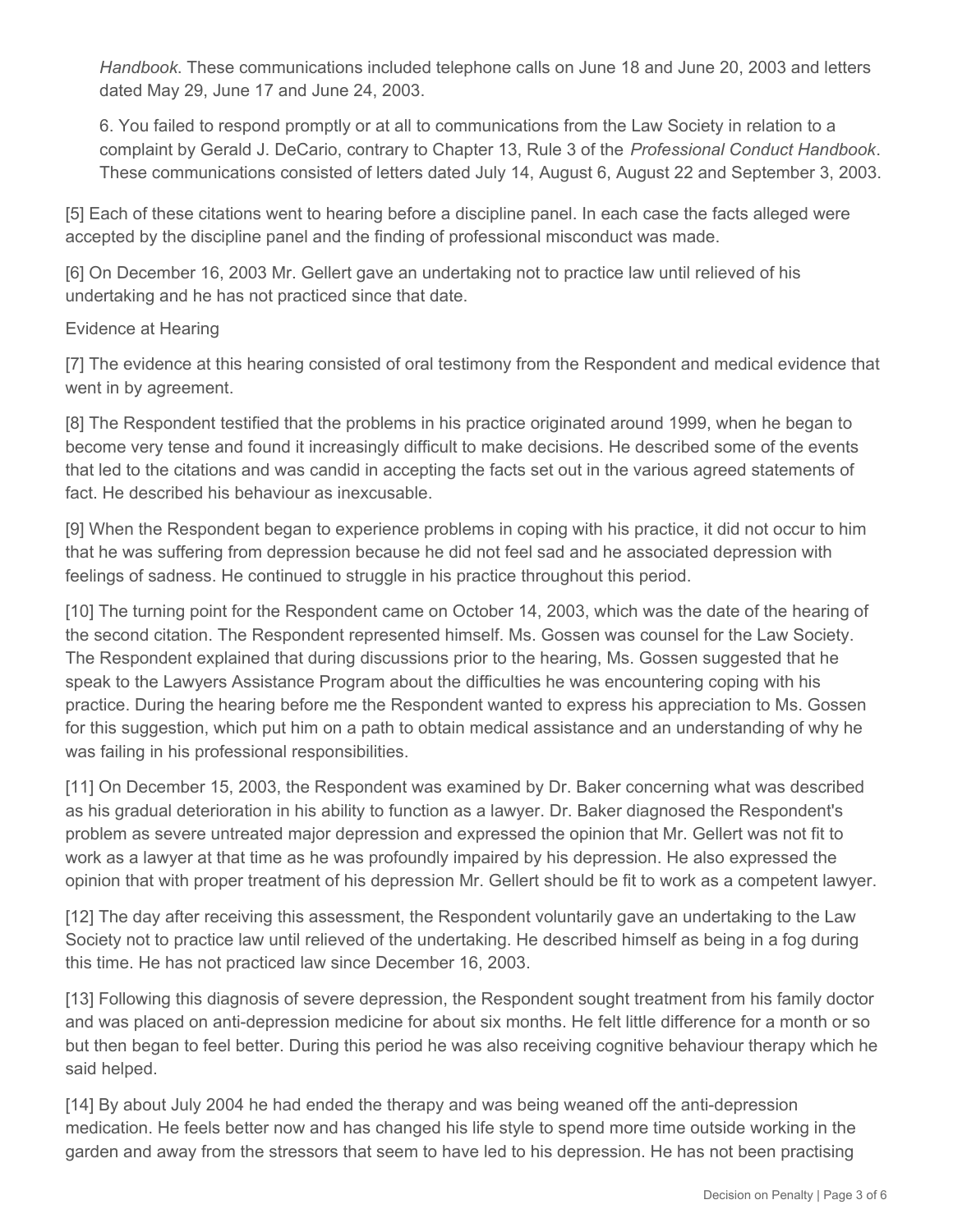law but has been going to his old law office regularly and helping out with administrative matters for Mr. Chodha who is now running the practice.

[15] During this hearing the Respondent had a clear view of the factors that had led to the depression and which he is determined to avoid. He said he did not want to go back "in the trenches" with the responsibility of running a business, meeting a payroll and dealing with new clients. He described his period of depression as akin to being in a hole and looking up at the sky. He felt that if he returned to his old practice he would end up down in the hole and he does not want to do that. At the same time he would like to resume practising law in some capacity, both to earn a living and to demonstrate to himself and others that he has overcome this debilitating illness.

[16] The most recent medical reports are encouraging. Dr. Baker saw the Respondent in November 2004 and confirmed again his opinion that the cause of the Respondent's conduct in the 1999-2003 period was depression. He went on to say that the Respondent appeared to have successfully made the changes needed in his personal or professional life to deal with the issues that had led to the depression. At the same time Dr. Baker recorded the Respondent's conviction that he did not wish to return to the demanding practice of working "in the trenches" .

#### Penalty Considerations

[17] The task for me as a discipline panel is to fashion a penalty that is appropriate for the disciplinary offences referred to in the four citations, having as my primary responsibility the protection of the public but also giving recognition to the circumstances that gave rise to these events.

[18] The classic statement of the principles that should be applied by a discipline panel is found in the decision in *Re Ogilvie*, [1999] LSBC 17, where the Hearing Panel said this (at para. 9):

Given that the primary focus of the *Legal Profession Act* is the protection of the public interest, it follows that the sentencing process must ensure that the public is protected from acts of professional misconduct. Section 38 of the *Act* sets forth the range of penalties, from reprimand to disbarment, from which a panel must choose following a finding of misconduct. In determining an appropriate penalty, the panel must consider what steps might be necessary to ensure that the public is protected, while also taking into account the risk of allowing the respondent to continue in practice.

[19] The panel in *Ogilvie* then set out a series of factors worthy of general consideration in disciplinary dispositions:

- a) the nature and gravity of the conduct proven;
- b) the age and experience of the respondent;
- c) the previous character of the respondent, including details of prior discipline;
- d) the impact on the victim;
- e) any advantage gained by the respondent;

f) the number of times the offending conduct occurred;

g) whether the respondent has acknowledged the misconduct and taken steps to redress the wrong and the presence or absence of other mitigating circumstances;

h) the possibility of remediation or rehabilitation of the respondent;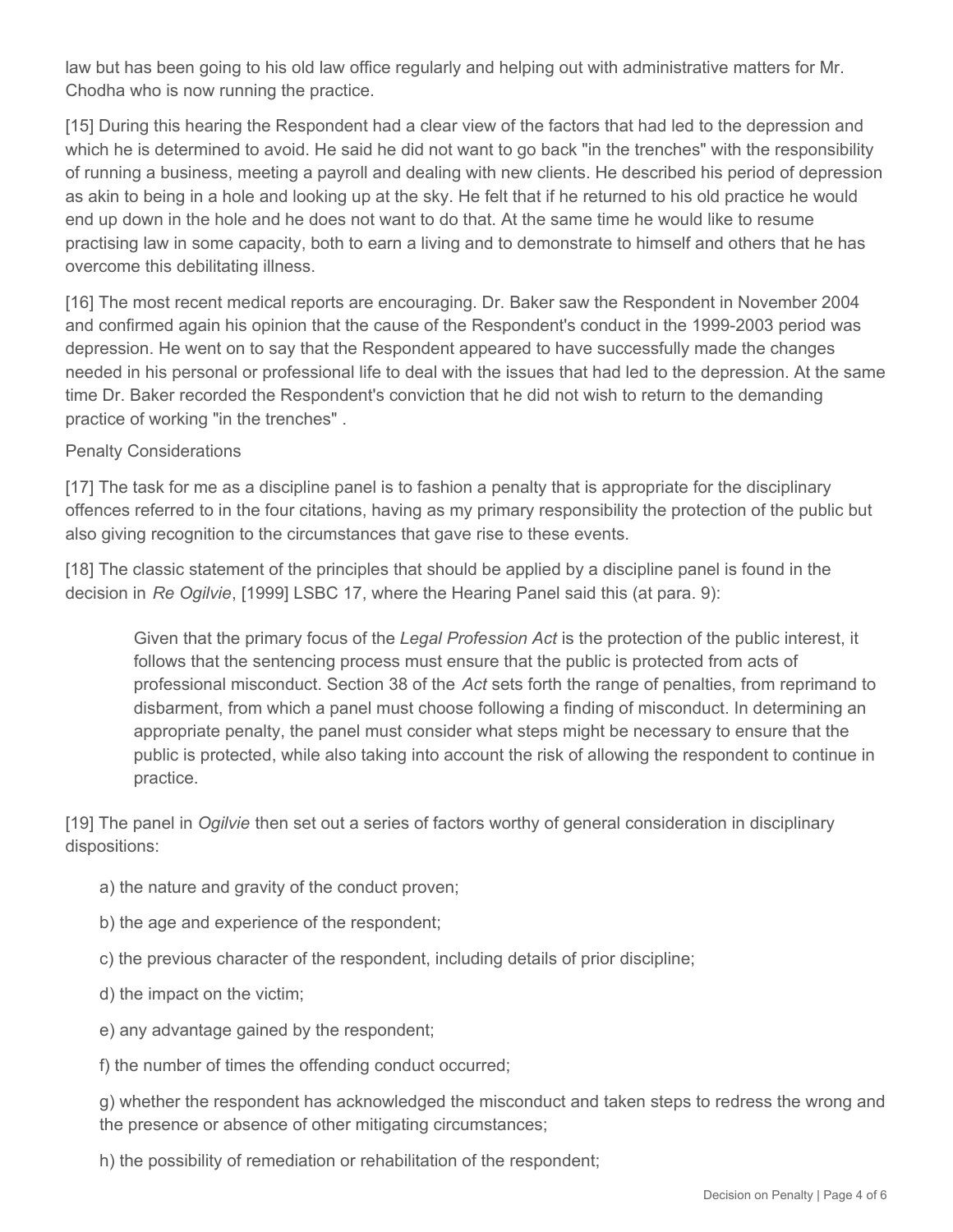i) the impact on the respondent of any criminal sanctions;

j) the impact of the proposed penalty on the respondent;

k) the need for specific or general deterrence;

l) the need to ensure the public's confidence in the integrity of the profession; and

m) the range of penalties imposed in similar cases.

[20] The sheer magnitude of the disciplinary offences combined with the seriousness of some of them – in particular the breach of undertaking offence which is extremely serious in our profession – would in the absence of mitigating circumstances lead to the conclusion that the Respondent was not fit to continue his practice in the law. However in this case there are significant mitigating circumstances which must be taken into account.

[21] It is common ground that the root of this dysfunctional behaviour was the untreated depression which the Respondent was suffering and for which he has now received treatment. The Respondent has acknowledged fully the unacceptable nature of his conduct. He does not have a prior disciplinary record and this is not a case where the Respondent gained an advantage for himself through his conduct. There is a real possibility that the Respondent may be rehabilitated through the treatment he has received for his depression. The Law Society has not sought disbarment and I agree that disbarment would not be appropriate in these circumstances.

[22] Both the Law Society and the Respondent have agreed that the most appropriate way to approach penalty would be to combine all the counts on all four citations to be dealt with together. The Law Society suggests taking a global approach to penalty and has referenced the decisions in *Re Hart*, [1999] LSBC 26 and *Re Dobbin*, [2002] LSBC 16 as useful illustrations of this global approach. I agree that these decisions do provide a helpful approach to the imposition of penalties for multiple citations.

[23] The penalty the Law Society has proposed is a suspension of 18 months to reflect the gravity and extent of the disciplinary offences and the imposition of practice conditions, specifically a psychiatric evaluation and a practice supervision agreement, to address the factors that led to these incidents.

[24] The particular concern of the Law Society is that since the Respondent is no longer on medication and since he does not have a specific treatment plan, it is important first, that there be some objective indication that the Respondent is fit to resume practice and second, that he not end up in the same environment under the same influences that led to the depression.

[25] Counsel for the Respondent is in general agreement with the principles proposed by Mr. Doyle and the general area of penalty, although he has suggested that a suspension in the range of 12-15 months should be a sufficient sanction for the professional misconduct. The Respondent has indicated that he is agreeable to some form of practice supervision. He has also said that he does not intend to practice on his own.

[26] There are two distinct elements to consider in imposing a penalty for these offences. The first is the disciplinary sanction that is appropriate in these circumstances. In my opinion a suspension of 18 months, commencing on the date when the Respondent undertook to cease practice, namely December 16, 2003 is the appropriate sanction.

[27] The second element is the type of practice condition that should be imposed. I agree that one condition should be that the Respondent obtain a psychiatric evaluation performed by a psychiatrist acceptable to the Practice Standards Committee. I propose to impose a condition in relation to practice supervision which is